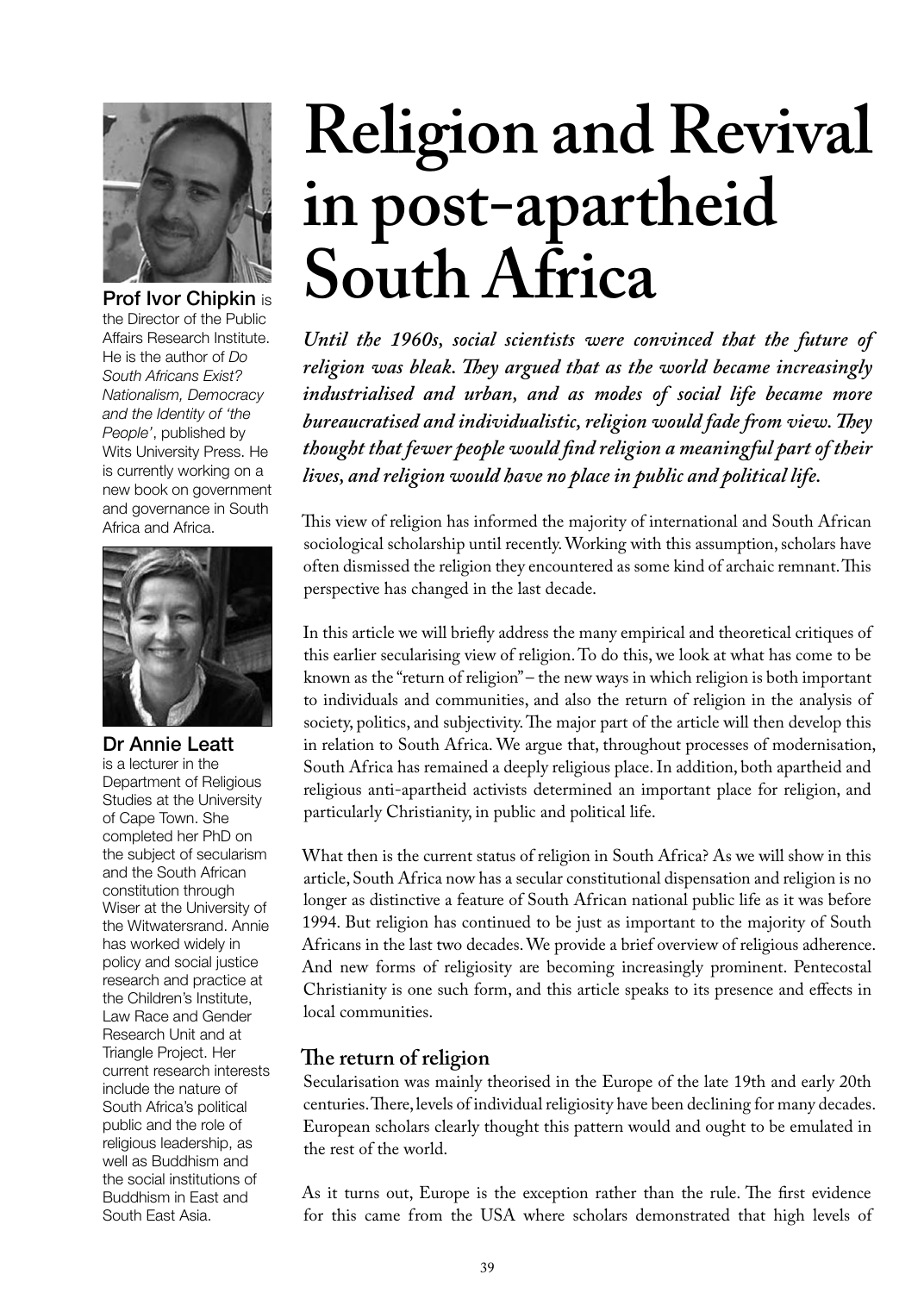urbanisation, commerce, and modernity can coexist with high levels of individual religiosity as well as a significant public presence of religion, including in political rhetoric and nationalism.

It has become increasingly apparent that the rest of the world is much more like the USA than Europe in this respect, and theories of secularisation cannot take the particular history, politics and experience of religion in Europe as a model for all human society. Most sociologists of religion have abandoned the secularisation thesis. Jose Cassanova has called this a Khunian paradigm revolution; "it is not reality itself which has changed, as much as our perception of it… ."1

This paradigm shift has come to be known as 'the return of religion'. This has two meanings. First, religion has returned to our analytical categories and is once again a legitimate subject for research in the social sciences. Secondly, religion has returned to prominence in areas in which it was once considered marginal.

*Aside from these overtly political contestations, social movements across the world have also challenged areas of private and family law in the name of religion; around termination of pregnancy for example, and equal rights for same sex couples* None of the major world religions has experienced a decline since the Second World War. And from the 1960s onwards, new forms of religion have been developed. These include significant transformations of older religious traditions – the increasing prominence of Pentecostalism in Christianity and pietism movements in Islam. In addition, new religious forms have emerged, New Age, the spread of Asian religions across the world, astrology, and various 'spiritual' traditions.

Aside from these religious movements and the more or less stable demographics of personal faith, religion has once again come to be an important presence in public and political life. As Cassanova<sup>2</sup> notes, the late 1970s and 1980s witnessed a remarkable return. The Iranian Revolution of 1979 was its first announcement. It was followed by the rise of Catholic Solidarity in Poland, new roles for Catholicism in the Sandinista revolution, the emergence of the religious right and Protestant Fundamentalism as a political force in the USA, and the presence of religious elements to a number of conflicts in the Middle East, Northern Ireland, Yugoslavia and India. Along with this came the development of liberation theologies, including in South Africa. Aside from these overtly political contestations, social movements across the world have also challenged areas of private and family law in the name of religion; around termination of pregnancy for example, and equal rights for same sex couples<sup>3</sup>.

### **Religion in South Africa**

It is clear that in South Africa, like in the many places in which modernity was introduced through colonialism and missions, modernisation was not accompanied by an increasing level of atheism. Quite the contrary; Christianity is a significant part of both our colonial and apartheid histories.

It is clear that in terms of the fates of personal faith, South Africa has been a deeply religious country – religious in African customary terms, in Christianity, and a significant minority of other religious traditions – particularly Islam, Hinduism, and Judaism.

Religion has also been very significant to public and political life. The apartheid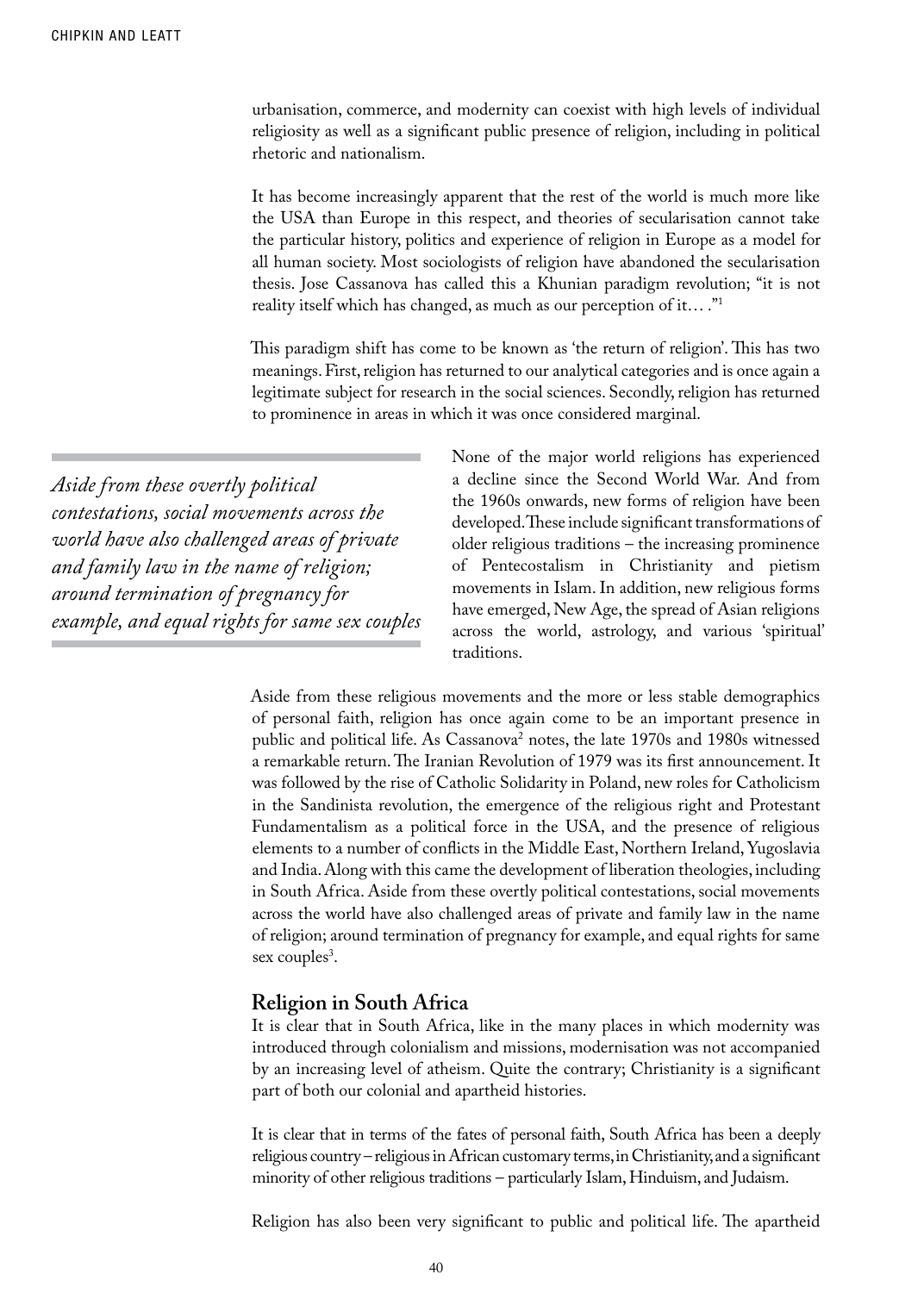regime politicised Christianity in a number of ways; through the National Party's close association with the Dutch Reformed Church, through apartheid's political theology of race, and through Christian national education. Opposition to apartheid also drew heavily on Christianity. The development of liberation theology in the 1970s gave a platform to the prominence of Church and Muslim leaders in the 1980s when they became politically active as the state cracked down on the leadership of civic and political organisations.

The negotiations that framed South Africa's new democracy also paid attention to the place religion does and ought to take in the country. The negotiators acknowledged the importance of religion to the majority of South Africans and the variety of religious traditions in the country. The 1996 Constitution includes a strong right to freedom of religion, and the possibility of the presence of religion in state institutions under conditions of fairness and neutrality. A variety of forms of customary religious marriage are

*According to the Census data we have, Christianity, in all its forms, is by far the largest religion in the country. It could claim the adherence of around 74 percent of the country's inhabitants in 2001.* 

also provided for. The drafters of the constitution were also very clear to exclude reference to Christianity in the preamble, and made a point of the importance of state neutrality towards various religions in law. During important state events, religious leaders of a variety of traditions play a role. At the same time, the Truth and Reconciliation Commission and political rhetoric often draws on the legacy of liberation theology.

## **Religion in South Africa today**

The Census provides the most thorough and reliable data on religious affiliation in South Africa. Unfortunately these data are somewhat out of date now. There was a complete census in 1996 and 2001, and it is possible to look at religious affiliation in these two surveys. The next census is only due in 2011. It will be interesting to see how much affiliation may have changed in the last important decade.

According to the Census data we have, Christianity, in all its forms, is by far the largest religion in the country. It could claim the adherence of around 74 percent of the country's inhabitants in 2001. Mainline churches, otherwise known as English speaking churches, are Protestant denominations. They include Methodists (6.7 percent of the population), Anglicans (3.8%), Lutherans (2.5%) and Presbyterians (1.9%). Reformed church membership declined from 1996 to 2001. The Dutch Reformed Church, for example, had approximately 3 million adherents in 2001, half a million less than 5 years previously. It is likely that more have since left the church. The number of black reformed church members almost halved over the same period. The Roman Catholic Church had around 3.5 million members in 2001.

The other main Christian denominations are the African Independent Churches (AIC). From the census data it appears that membership of these churches decreased from about 34 percent in 1996 to just under 20 percent in 2001. This is a massive drop in numbers, and it will be necessary to wait for the next census to confirm the scale of this change. If the census data are to be believed, the AIC aggregation masks the fact that the Zion Christian Church (ZCC) grew its membership by around one million (to nearly 5 million) over the five year period, consolidating its dominance amongst AICs.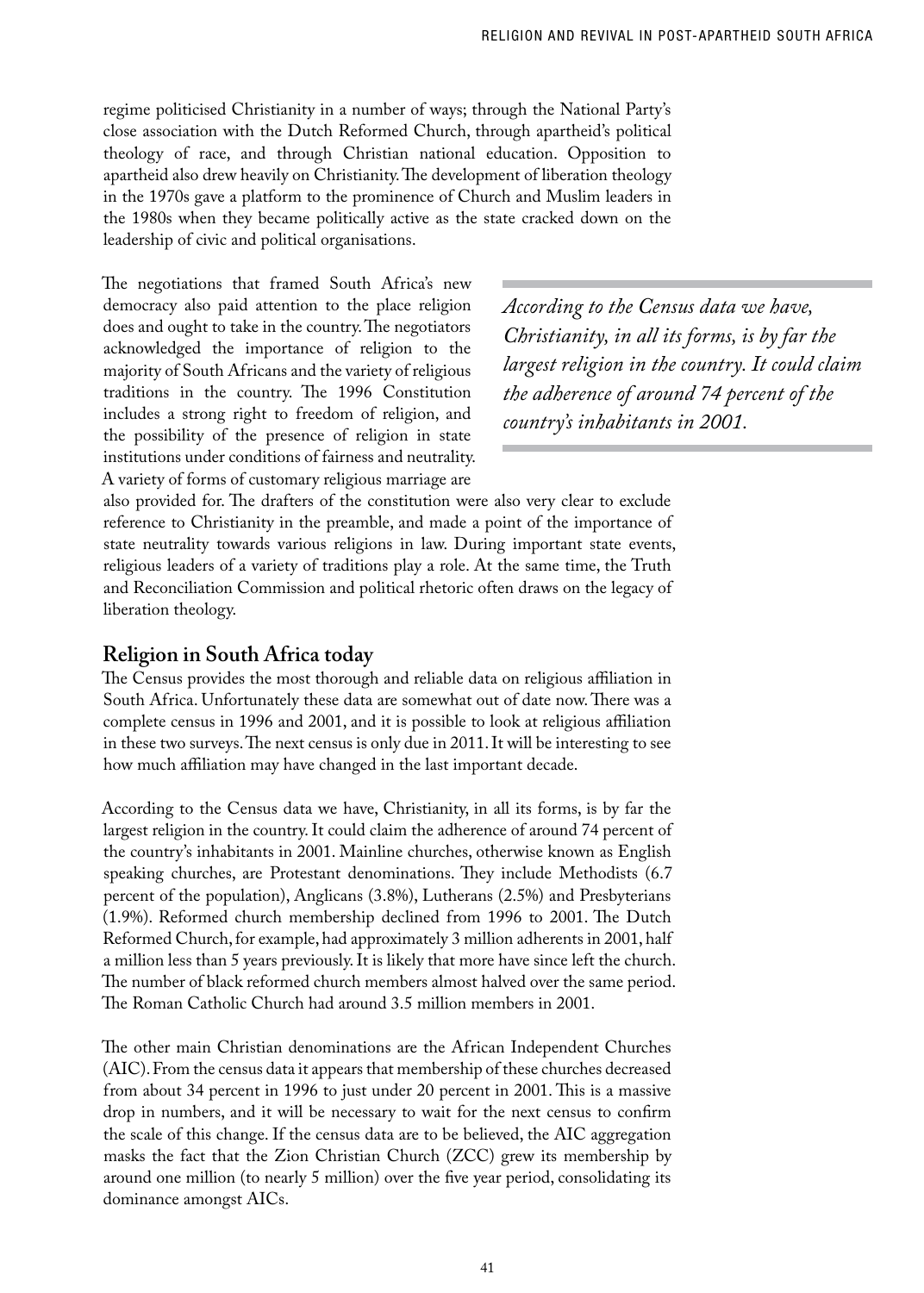The other significant change to Christian demographics has been the rapid rise of Pentecostal Charismatic Christianity. In 1996 the census category Pentecostal-Charismatic churches made up 5.4 percent of the population with 2.2 million adherents. This is probably already significantly higher than it would have been five years previously. By 2001 they had grown by 1.5 million adherents to make up 8.2 percent of the population. This growth does not adequately capture the increasing Pentecostalisation of Christianity in South Africa. The census figures reveal a fragmentation of Christian denominations as people moved away from big established churches into smaller apostolic and charismatic groups. If the census is accurate, the Apostolic Faith Mission Church, for example, which had a membership of 2.2 million in 1996 declined over these five years to just 250,000. A catch-all category of 'other Apostolic' on the other hand grew from 3.5 million in 1996 to 5.6 million in 2001. And the even less definite 'other Christian churches' category more than doubled from 1.3 million to nearly 3 million. Most of these smaller 'other' churches are likely to be Pentecostal. This probably points to a net increase of around 4 million Pentecostals in just five years.

*According to the 2001 census, Muslims made up just less than 1.5 percent of South Africans; about 650,000 people. There were 550,000 Hindus. There were a little more than 75,000 Jews, about 0.2 percent of the population. A catch-all category of "other faiths" which include "Buddhists, Taoists, Confucians, New Age, Jehova's Witness and Baha'i" grew from nearly 200,000 in 1996 to nearly 300,000 by 2001.* 

Some of the detail of these changes can be mapped using the *South African Christian Handbook* published for the years 1986/7, 1996/7 and 1999/2000. In 1986/7 the editor notes a move towards charismatic churches "which are growing at a rate of a new church every 2.1 days."4 Ten years later she reports that the Baptist Union, for example, has "planted no less than 110 churches in the past five years."5 She notes a major shift from large denominations to "small, mainly charismatic churches, many of which are autonomous..." This was accompanied by a rise in the number of international missions to South Africa, particularly from the USA, and an explosion of South African missions to other African countries.

The remaining South Africans are varied in their religious affiliation. Each of the other religions is relatively small. According to the 2001 census, Muslims made up just less than 1.5 percent of South Africans; about 650,000 people. There were 550,000 Hindus. There were a little more than 75,000 Jews, about 0.2 percent of the population. A catch-all category of "other faiths" which include "Buddhists, Taoists, Confucians, New Age, Jehova's Witness and Baha'i" grew from nearly 200,000 in 1996 to nearly 300,000 by 2001. The 1996 census for the first time included "African Traditional Belief" as an option in the survey sheet. That year just 17,097 people identified with this category. In 2001 however, the number had increased to nearly 126,000. All the figures for the "minority religious" listed above should be treated with caution since sampling errors are likely to be greatest where the population proportion is so low.

What about atheists? In 1996, nearly 11.5 percent of the population – 4.6 million people – said that they had "no religion". Another 9 percent or 3.75 million refused to answer the religion question. By 2001, far fewer people refused, and the number of people who reported that they had no religion increased to 6.7 million or 15 percent of the population. It is possible that people are now more open about their non-religiosity than before. While it is true that South Africa is a religious country, it is also true that a significant proportion of people don't claim affiliation to a religious tradition.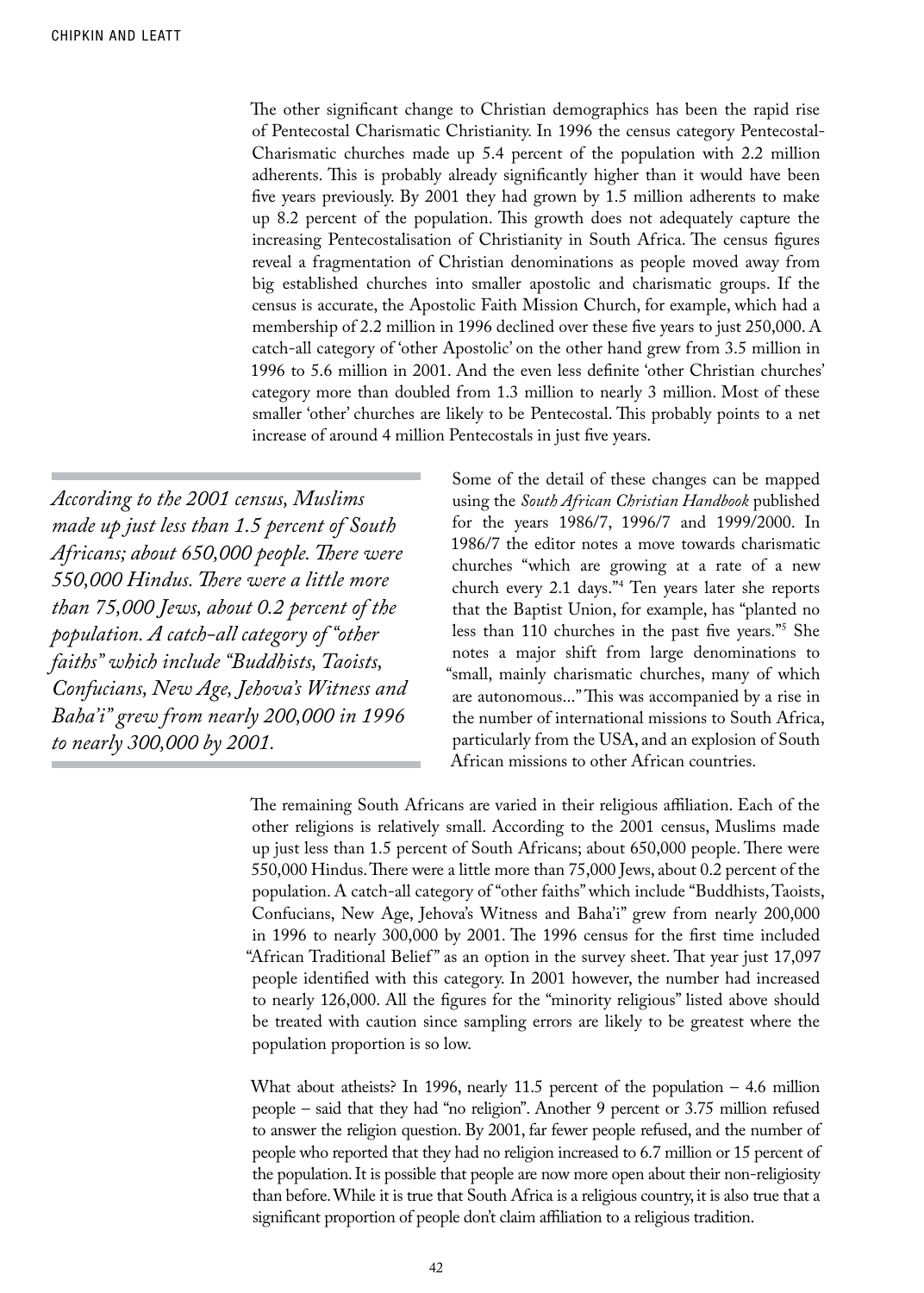There have been a few other surveys which add to that picture. The most recent HSRC social attitudes survey reports that 80 percent of South Africans identify themselves as Christian.<sup>8</sup> Aside from identification, it is clear that the intensity of religious practice is high amongst participants. A little over half the population attends religious services at least once a week, and another twenty five percent at least once a month. Even given the likelihood that this is over-reported, these are very strong indicators of religious attachment. According to the HSRC "threequarters of the adult population express a resolute faith in the existence of God and claim that 'Jesus is the solution to all the world's problems.'" Nine out of ten said that they believed in "the power of prayer," and three quarters reported that they pray at least once a day. And "[w]hile trust in many public institutions began to wane in 2005 ….there remained an overwhelming and steadfast confidence in churches and religious organisations."7

## **Pentecostalism and the State in Africa**

Does the apparent growth of Pentecostal churches in South Africa say anything more than the attractiveness of their liturgy and mode of prayer for people that are already Christians? In other words, is Pentecostalism a strictly Christian affair? There have been two major social developments on the African continent during the 1980's and 1990's which may be suggestive for South Africa.

*What is more, many of the NGO's operating in the development field are subsidiaries of church organisations. We might say that the church has taken-over from the state the role of linking individuals and communities to wider networks and associations.* 

The first was the "phenomenal growth" of Christian Churches<sup>8</sup> This growth has been associated with the "precipitous decline" of African economies and marginalisation of African states. As the state in Africa either withdrew or was unable to provide education, health and other services, so this role has increasingly been assumed by church movements. What is more, many of the NGO's operating in the development field are subsidiaries of church organisations. We might say that the church has taken-over from the state the role of linking individuals and communities to wider networks and associations. "In any major African city," writes Gillford, "from Harare to Freetown, from Nairobi to Kinshasa, these new churches were to be found every Sunday in schoolrooms, cinemas, theatres, halls and hotel conference rooms. Some of them in the space of a few years have become mega-churches with a very high profile"9 . We might name a few of these: Idahosa's Church of God Mission International in Nigeria, Otabil's International Central Gospel Church in Accra, Wutawanashe's Family of God in Zimbabwe, Leslie's Abundant Life in Kampala, Gitonga's Redeemed Gospel Church in Kenya. Twenty years ago, none of them existed<sup>10</sup>.

The second striking phenomenon is the form that this growth has taken. It has been led by Pentecostal churches, often supported by American evangelicals. What has driven this development has been the "explosion" of North American missionary activities<sup>11</sup>. The Florida-based Campus Crusade for Christ, for example, has a staff of over 40 000 people situated in more than 150 countries. What this means is that the theology, and sometimes even the politics, of these new churches is strongly influenced by US-based churches. What is noteworthy, in particular, is how these churches preach a gospel of 'wealth and health': the idea that Divine providence is evidenced by material riches. They also tend to be organised around powerful charismatic figures. It is not difficult to see the consequences for such a gospel on practices of conspicuous consumption.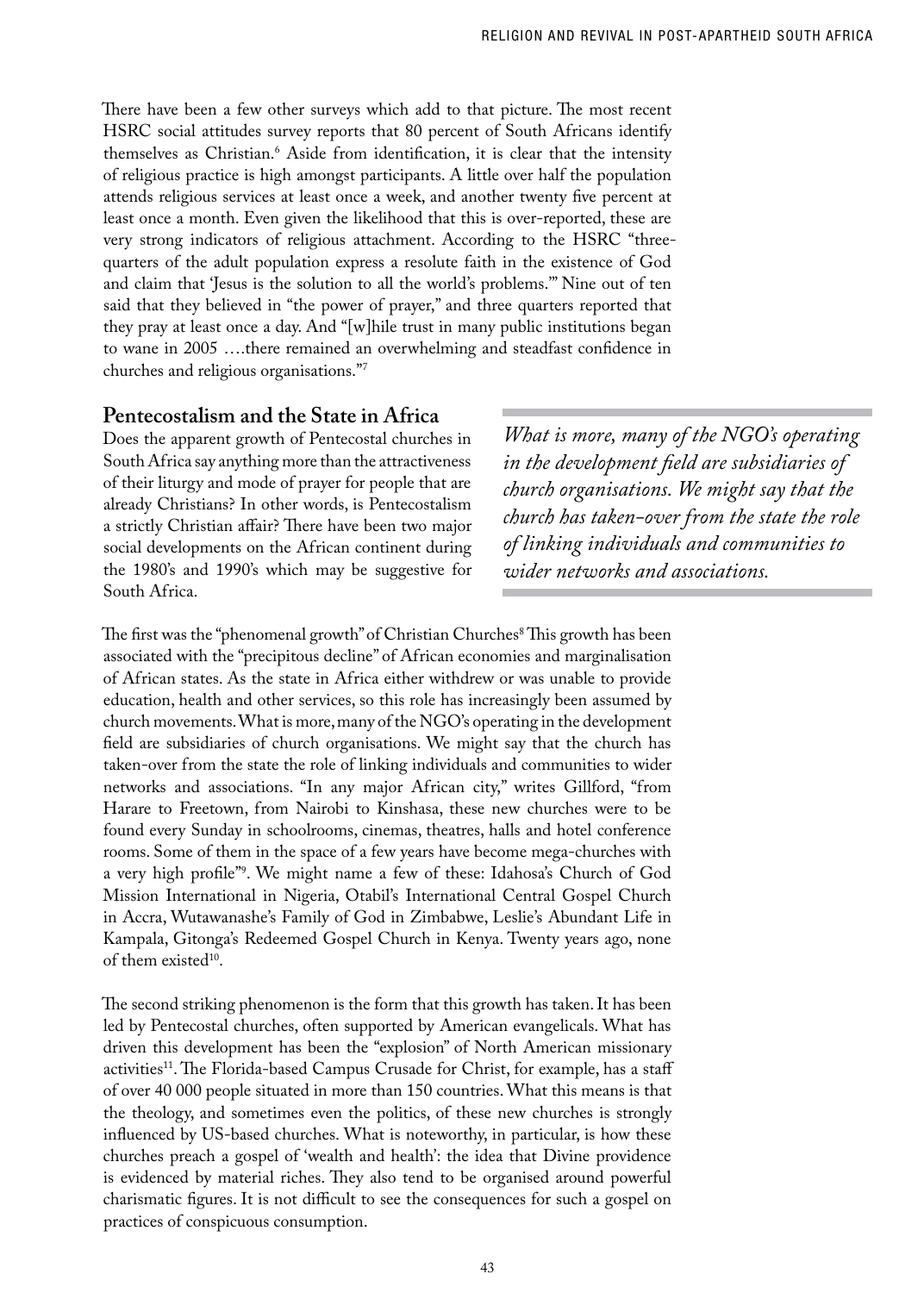More importantly, Stephen Ellis and Gerrie ter Haar suggest that these new religious movements do not simply fill the vacuum left by the decline of the formal apparatuses of the State. They have become a major political factor in their own rights. According to Ellis and ter Haar, "The religious revival in Africa can be said to reflect a concern with poor governance, expressed in a different idiom, inasmuch as new religious movements are often centrally concerned with the problem of evil in society and are looking for alternative sources of power"12. In effect, they continue, many of these churches challenge the very bases of legitimacy of states which operate through institutions and norms of governance premised on secular and administrative/bureaucratic principles<sup>13</sup>.

*Why has Pentecostalism proved especially popular amongst some Christians rather than others? Why, in particular, have these churches grown amongst Afrikaans-speakers and amongst the 'Black Middle Class'? These developments suggest the growth of Pentecostal churches is embedded in broader social and political processes.* 

There may be something of this dynamic in South Africa as people try to come to terms with the unpredictability of South African social life: as a citizen (or customer) engaging with the public service, the existential uncertainty generated by crime, or by sickness, for young people who are unlikely to find a job in the formal economy and for those who are unemployed. Yet as much as it has become routine to describe government and its associated institutions and apparatuses in cataclysmic terms – "failed state" – the remit of the State is wider today than it was during the Apartheid period. It is more uniform

than the dozens of fragmented and parallel administrations that made up the Tricameral system and the Bantustans, even while the performance of state bodies is highly uneven, ranging from relatively effective to dysfunctional. We do not know whether patterns of religiosity in South Africa coincide with any of these variables. Moreover, it is not clear why, even if there is a deep sense of malaise in South Africa, especially with regard to the State, it should manifest religiously and take the form specifically of a Pentecostal reaction. Why has Pentecostalism proved especially popular amongst some Christians rather than others? Why, in particular, have these churches grown amongst Afrikaans-speakers and amongst the 'Black Middle Class'? These developments suggest the growth of Pentecostal churches is embedded in broader social and political processes.

### **Afrikaners post-Apartheid**

In *Fruit of a Poisoned Tree*, Anthony Altbeker provides a fascinating account of the trial of Fred van der Vyver and of the circumstances surrounding the murder of Inge Lotz. Fred, the former boyfriend of the beautiful Stellenbosch student was ultimately acquitted for killing her. Both he and she belonged to wealthy and respected members of the Afrikaans community in Stellenbosch. Altbeker makes a compelling case that despite the lack of evidence against him, Fred attracted suspicion, in part because of his religious practices. He had left the NG Church and had become an active member of the Stellenbosch chapter of His People church – an American based protestant church that preached a gospel of personal salvation. Altbeker writes: "Fred's membership of His People Church was interpreted as evidence of some imbalance in his personality"14.

Yet Fred's new religious inclination was neither isolated, nor idiosyncratic. It was part of a general movement of young, Stellenbosch students away from the Dutch Reformed Church.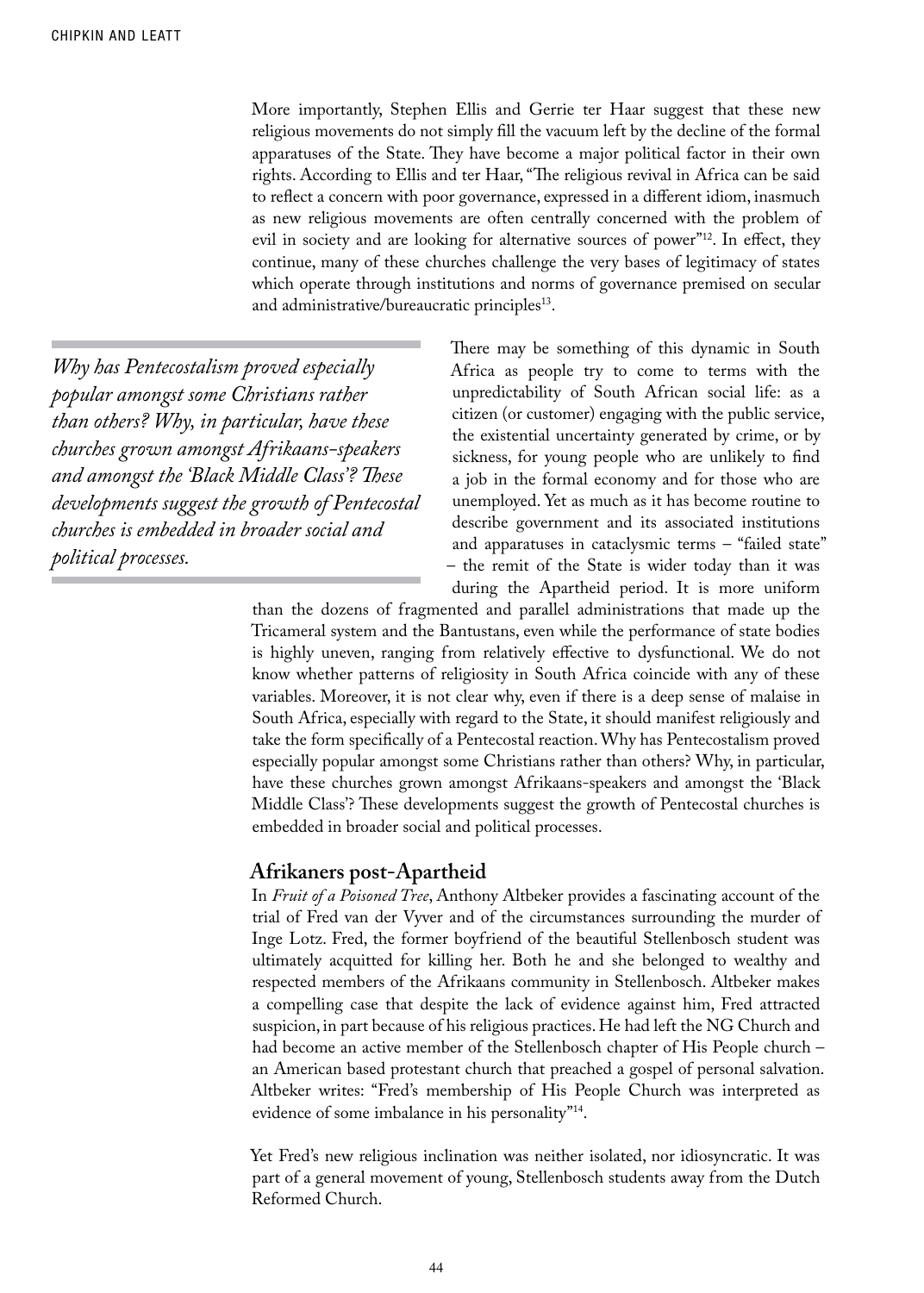What Altbeker noticed as a trend in Stellenbosch is the norm in the new Roodepoort developments. Altbeker's findings, that is, resonate very stongly with the conclusions of a Public Affairs Research Institute (PARI) study on the Western edges of Johannesburg, that young Afrikaners are abandoning the Dutch Reformed Church in favour of Pentecostal churches, often preaching a gospel of prosperity. Over the last 10 years, hundreds of thousands of mostly young men and women have crossed over the Witwatersrand to settle in the tens of thousands of townhouses that have been built during this short period. A substantial portion of this population consists of young Afrikaners leaving the West Rand towns of Krugersdorp, Westonaria, Randfontein. They have been joined by equal numbers of young Black men and women, crossing the historical boundaries of the Apartheid City from Soweto and townships further afield, like Tsakane, Vosloorus. For our purposes it is not the unprecedented racial, cultural, linguistic and even diversity of national origins that is striking about the new society emerging in Roodepoort. The growth of this new society has happened together with the growth of Pentecostal churches. To the extent that residents are practicing Christians, they are members of, or they attend, Pentecostal churches and/or services. In the case of young Afrikaansspeakers, these patterns of worship represent an abandonment of Dutch Reformed Church congregations and a repudiation of its theology.

Altbeker implies that in Stellenbosch the growth of churches like His People amongst university students represents a challenge to the Dutch Reformed Church as volkskerk, that is, as the spiritual embodiment of Afrikaners as a nation. On these terms the embrace of Pentecostalism represents a repudiation of Afrikaner nationalism.

The PARI work supports these conclusions, though it nuances them as well. It is likely that amongst Afrikaans-speaking university students at the former intellectual bastion of Afrikaner nationalism, Stellenbosch University, the embrace of Pentecostalism is as much a spiritual act as a political one. In the Roodepoort area, however, the Dutch Reformed Church is regarded as 'old fashioned'. In other words, the disavowal of the historical role of the Dutch Reformed Church as the 'nation's church' is

*The embrace of Pentecostalism also allows young Afrikaners, like middle class Black South Africans, to retain basically conservative social attitudes, regarding the role of men and women in particular, without the association of Apartheid.* 

expressed not so much politically as aesthetically. This is why the move away from the Dutch Reformed Church is accompanied by the physical movement away from the 'old fashioned' suburbs of their birth to the 'modern' townhouses over the ridge in Roodepoort. Yet the effect is the same as in Stellenbosch – to differentiate the (political and cultural) 'tastes' of this generation of young Afrikaners from those of their parents and their grandparents. But that is not all.

The embrace of Pentecostalism also allows young Afrikaners, like middle class Black South Africans, to retain basically conservative social attitudes, regarding the role of men and women in particular, without the association of Apartheid.

Pentecostalism in South Africa, especially as it was organised through churches like Rhema, very early on disavowed Apartheid as a system of racial segregation and discrimination. Even before the Anglican and Catholic churches in South Africa – traditionally more political in their opposition to Apartheid – desegregated their congregations, Rhema was convening racially mixed services. Pentecostal theology,